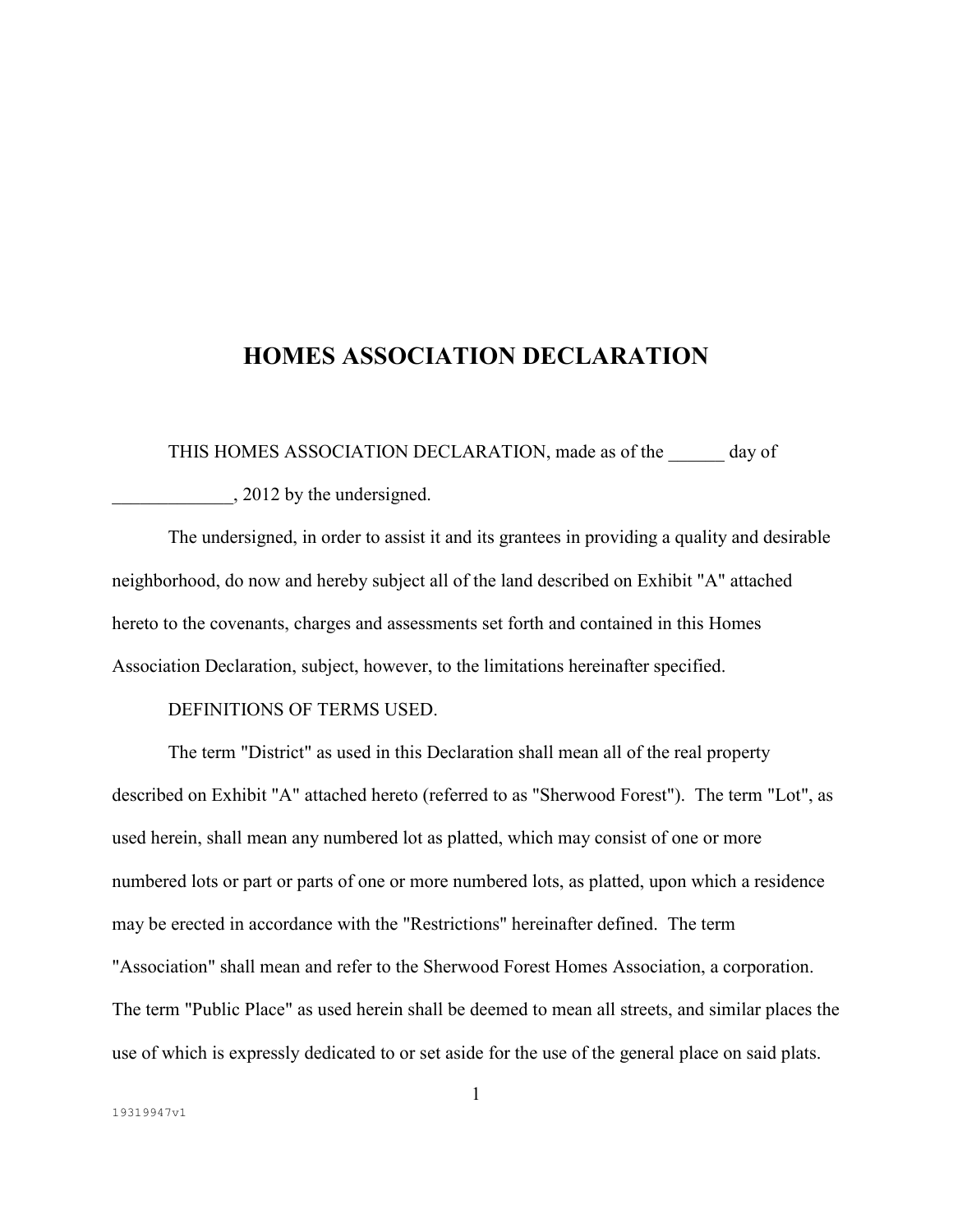The term "Common Areas" as used herein shall be deemed to mean any tract, designated as such on the plat of Sherwood Forest, located within the District as it exists from time to time, which tracts shall be owned, managed and maintained by the Association for the use, benefit and enjoyment of the present and future owners of land within the District. The term "Owners" as used herein shall mean those persons or corporations who may from time to time own land within the District. The term "Restrictions" as used herein shall specifically include those contained in the "Amended and Restated Declaration of Restrictions" of Sherwood Forest filed in the office of the Register of Deeds, Johnson County, Kansas aforesaid, and all amendments thereto.

### SECTION 1. MEMBERSHIP IN ASSOCIATION

 The Owners of all of the land hereinabove described, together with the owners of any other land that may from time to time be made subject to all of the terms and provisions of this Declaration in the manner hereinafter provided for, shall be the members of an association, known as the "SHERWOOD FOREST HOMES ASSOCIATION" ("Association") which has been heretofore incorporated under the laws of the State of Kansas as a corporation not for profit. Membership in the Association shall be limited to the Owners of land within the boundaries of the District as it exists from time to time, as hereinafter set forth.

## SECTION 2. VOTING RIGHTS

 The Association shall have one class of voting membership; each Owner of a Lot in Sherwood Forest shall be a Member and each Member shall be entitled to one vote for each Lot owned by him, her or it in fee simple title. When more than one person holds such interest in any Lot, all such persons shall be Members and the vote for such Lot shall be exercised as they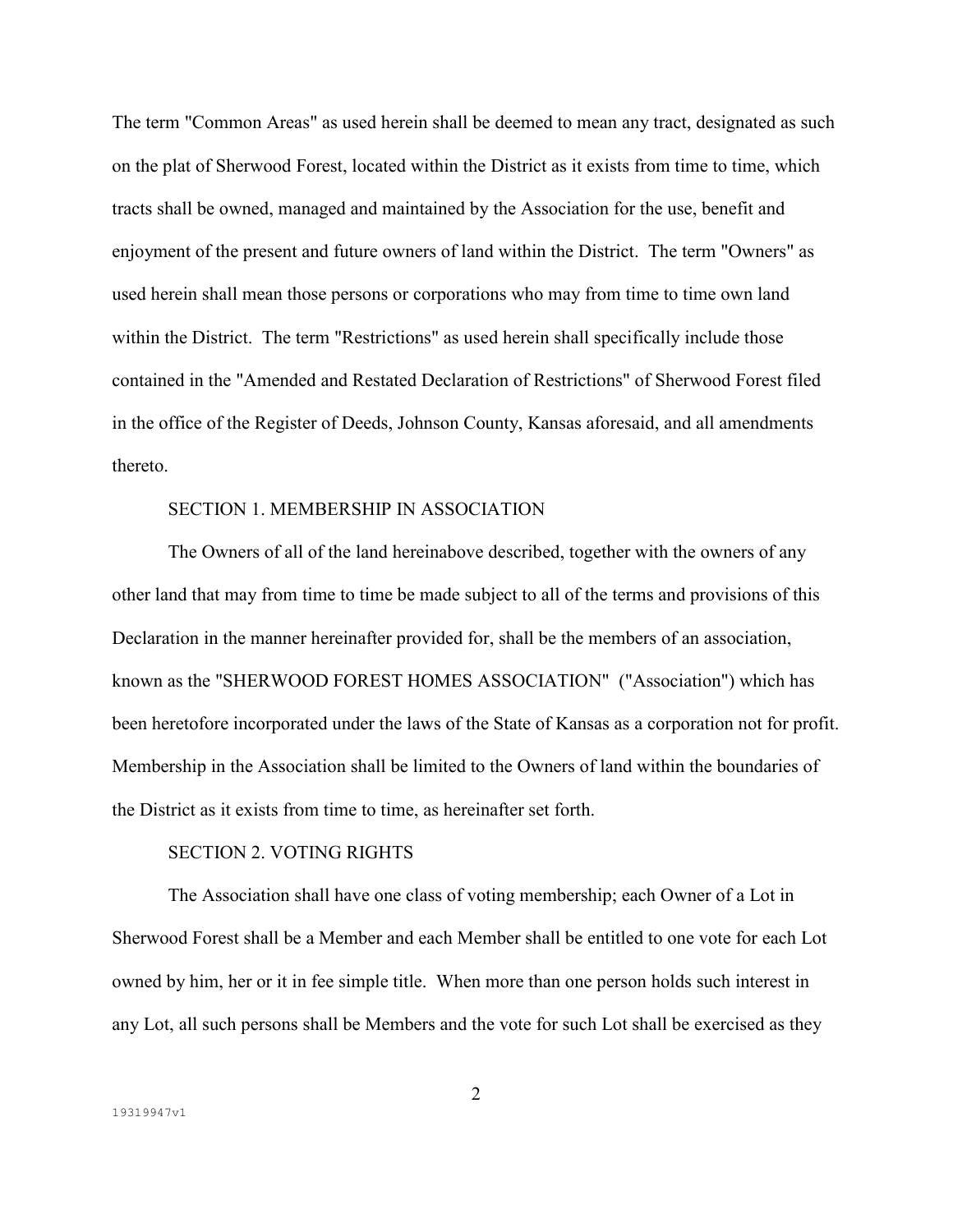among themselves determine, but in no event shall more than one vote be cast with respect to any one Lot.

 (1) The voting rights of a Member with respect to votes involving assessments and fees shall be suspended for any period during which any assessment described herein, including interest and fees, remains unpaid.

 (3) At any regular or special meeting of the Association, Members may cast their vote in person or by written proxy as stated in the By-Laws.

 (4) Except as hereinbefore provided, the Association shall be the sole judge of the qualification of its members and of their rights to participate in its meetings and proceedings.

 (5) Unless the context clearly indicates to the contrary, decisions by the Association described herein shall require approval of the requisite percentage of votes as stated in the By-Laws.

# SECTION 3. LAND ENTITLED TO BENEFITS

 No land shall be entitled to any of the benefits, improvements or services provided by the Association unless the owner thereof shall have subjected his, her or its land to the terms of this Declaration and to the assessments herein provided for. For purposes hereof, accepting title to land within the District after the recording of this Declaration shall satisfy the foregoing requirements.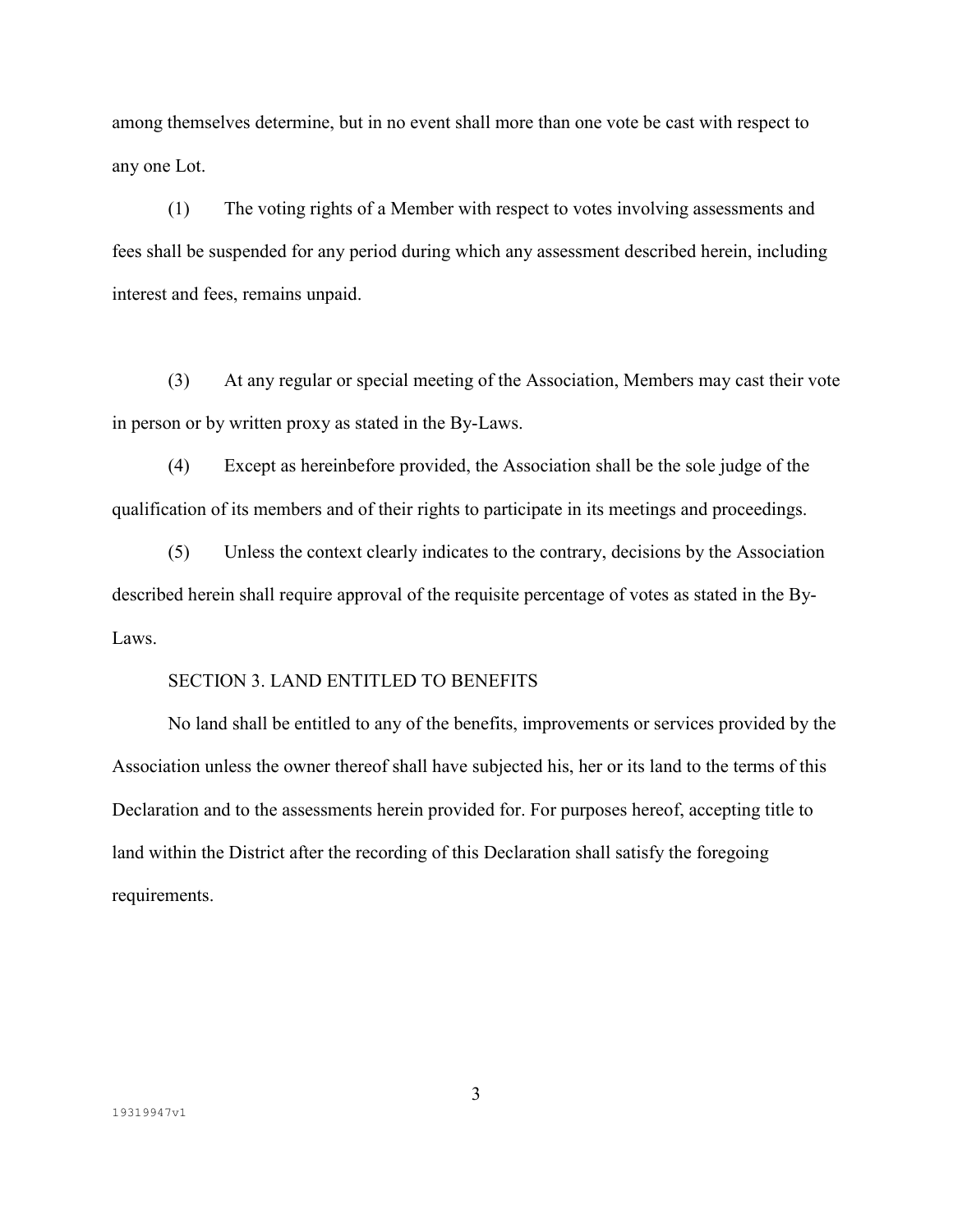## SECTION 4. USE OF COMMON AREAS

 The Owners of land within the District shall have the exclusive right to the use of all Common Areas within the District as it from time to time exists.

 The Association shall have the right and the power to make reasonable rules and regulations which shall govern the use of the Common Areas and implement the terms of this Declaration and the Declaration of Restrictions as the context requires.

# SECTION 5. POWERS AND DUTIES OF THE ASSOCIATION

(1) The Association shall have the following powers and duties:

 (a) To care for, spray, trim, protect, replace and replant trees, shrubbery, bushes, flowers, grass and sod in the Common Areas set aside for the exclusive use of the Owners in the **District** 

 (b) To provide for the maintenance of, entrances, monument signs, fence and ornamental features now existing or which may hereafter be erected or created in said District in any public street or park, in common areas, or on any land set aside for the exclusive use of the Owners in the District;

 (c) To enforce, either in its own name or in the name of any Owner within the District, any or all building or other restrictions which may have been heretofore or may hereafter be imposed upon any of the land in such District, either in the form as originally placed thereon or as modified subsequently thereto, and impose and collect fines for violations of such restrictions; provided, however, that this right of enforcement shall not serve to prevent such changes, releases or modifications as are permissible in the deeds, declaration, contract, plats or certificate of survey in which such restrictions or reservations are set forth, nor shall it serve to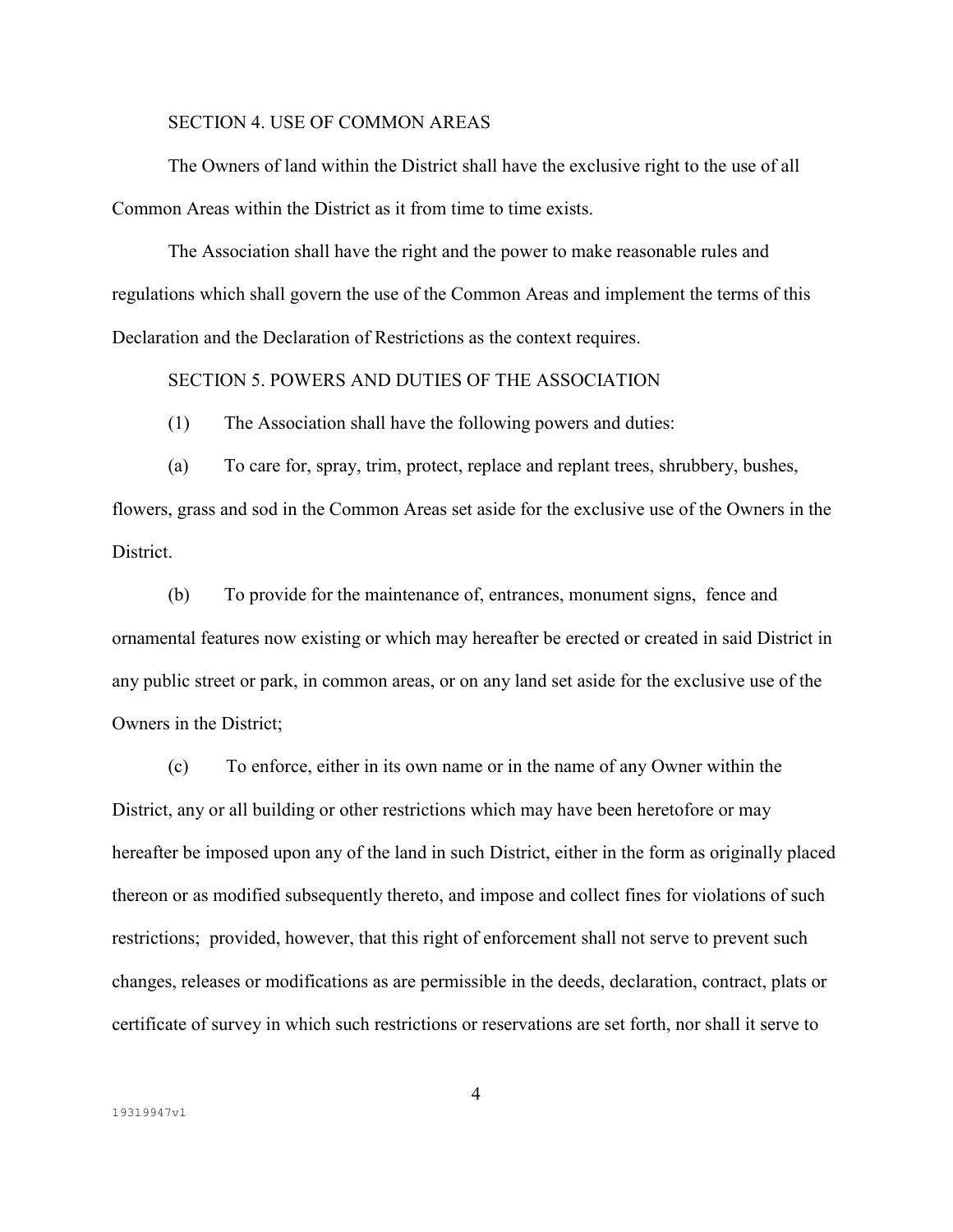prevent the assignment of those rights by the proper parties, wherever and whenever such rights of assignment exist. The expenses and costs of any enforcement proceedings shall be paid out of a special fund of the Association, which must be approved by a majority of the Members present in person or by proxy at any meeting. Nothing herein contained shall be deemed or construed to prevent any Owner having the contractual right to do so from enforcing in his own name any such restrictions.

 (d) To manage and control as trustee for its Members all improvements located upon common areas in the District, provided that such management and control of said improvements shall at all times be subject to that had and exercised by the City, County, and State, or any one of them in which the land within the District is located.

 (e) To mow, care for, maintain and remove rubbish from vacant and unimproved property and to do any other things necessary or desirable in the judgment of the officers of the Association to keep any vacant and unimproved property and the parking in front of any property in the District neat in appearance and in good order.

 (f) To provide for the collection and disposal of rubbish and garbage, in the discretion of the Association.

 (g) To levy and collect the assessments which are provided for in this Declaration. (2) The Association shall have the following additional powers and duties, if approved by a vote of a majority of the Members present in person or by proxy at any meeting, which it may exercise and perform whenever in its discretion it may deem it necessary or desirable, to-wit: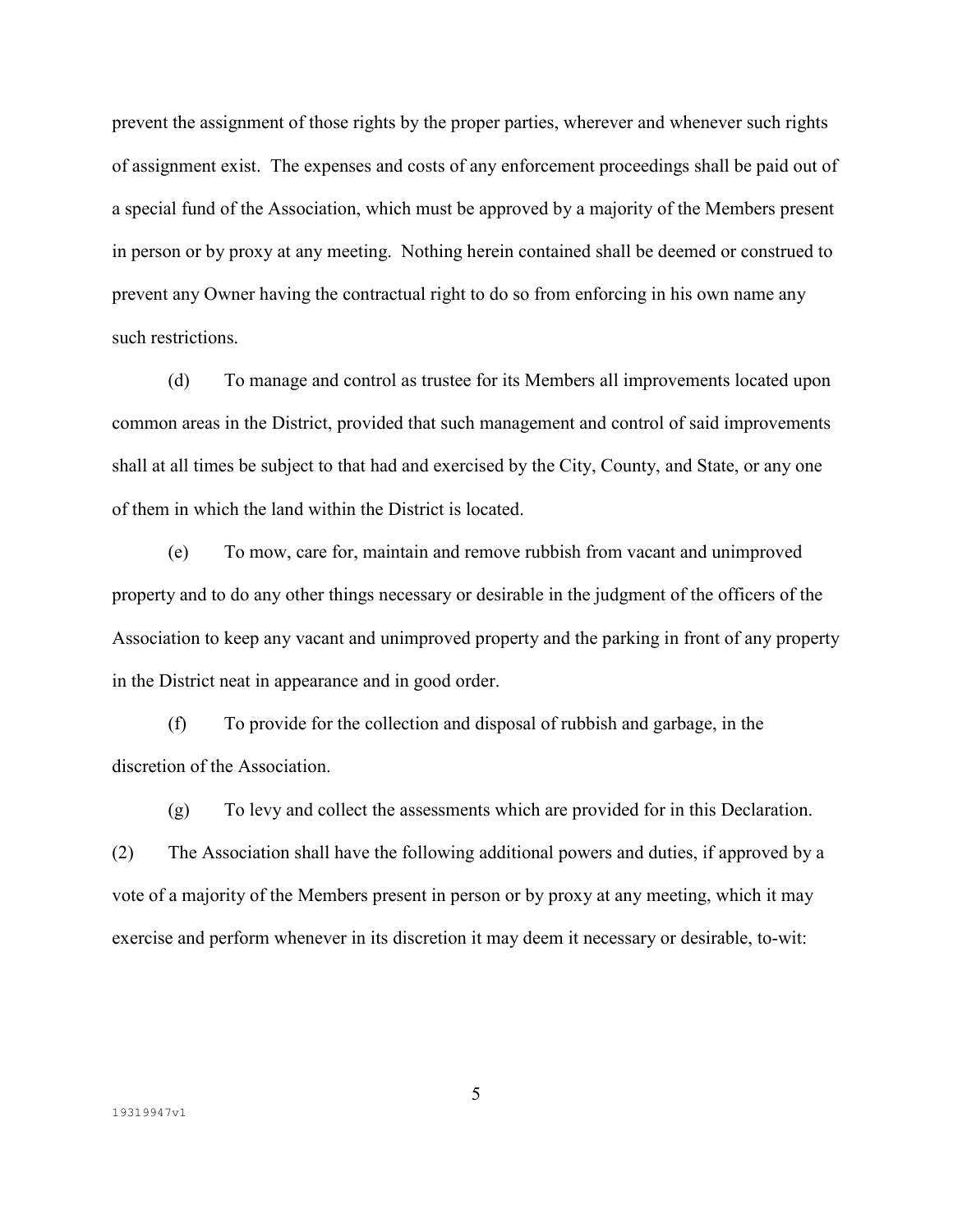(a) To provide such lights as the Association may deem advisable on gateways, entrances or other features, and in other public or semi-public places, when such facilities are not available from any public source.

 (b) To erect and maintain signs for the marking of streets, and safety signs for the protection of children and other persons, when such signs are not available from any public source.

 (c) To employ duly qualified peace officers and/or utilize video security for the purpose of providing such protection as the Association may deem necessary or desirable in addition to that rendered by public authorities.

(d) To contract for the services of consultants, managers, accountants and attorneys.

#### SECTION 6. METHOD OF PROVIDING GENERAL AND SPECIAL FUNDS

 (1) For the purpose of providing a general fund to enable the Association to exercise the powers and maintain the improvements and render the services herein provided for, each Lot within the District, owned by a Member upon which a dwelling has been erected and is then or has been at any time theretofore occupied as a residence, shall be subject to an annual general fund assessment which may be levied by the Association from year to year, which assessment shall be paid to the Association annually or at such other times as the Association may determine in advance. The Board of Directors of the Association shall from year to year fix and determine the total amount required in this general fund (including any reserves deemed necessary by the Board) and may levy and collect an annual assessment for each Lot upon which a dwelling has been erected and is then or has been at any time theretofore occupied as a residence.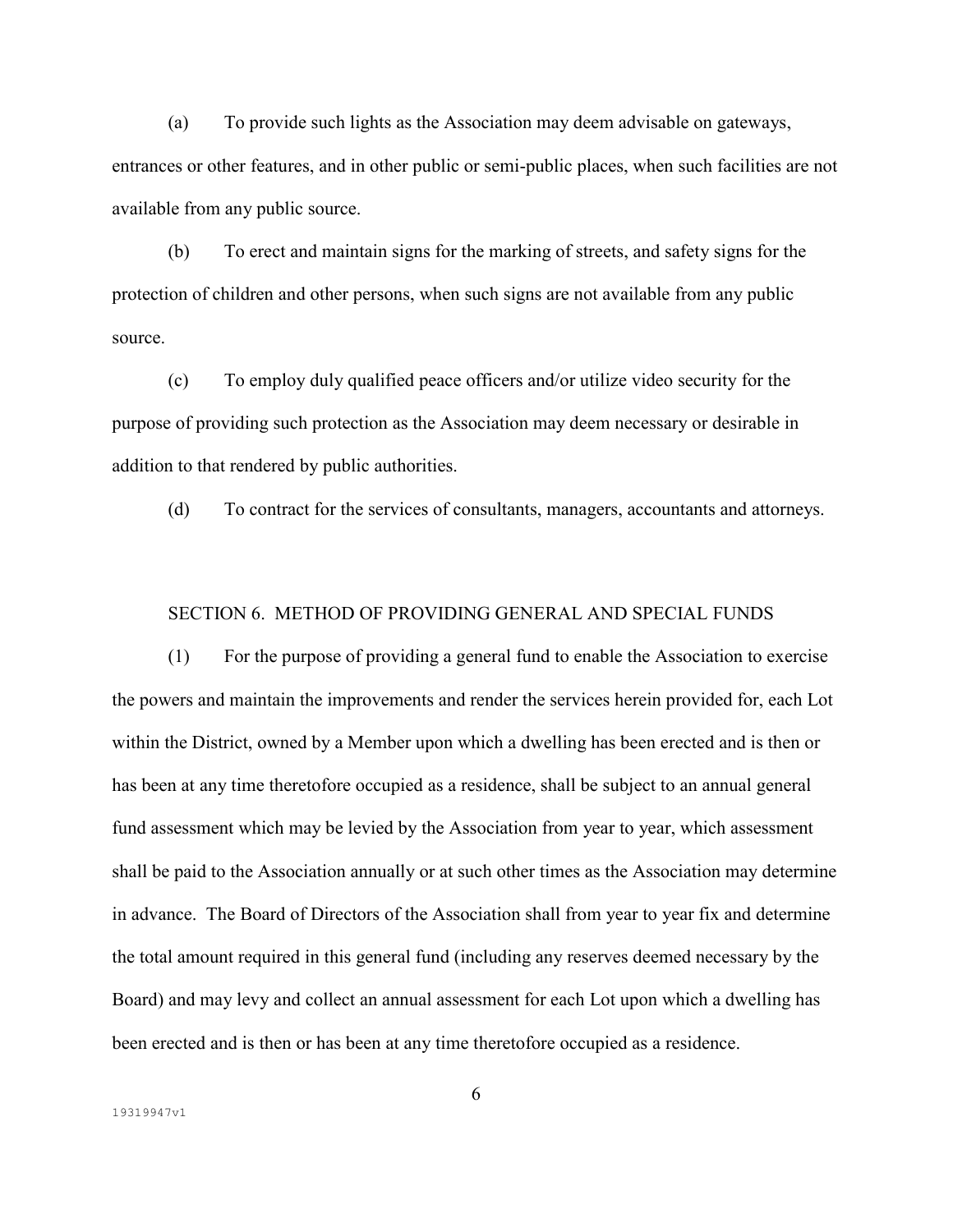Assessments shall commence either upon occupancy of the home or by completed sale, whichever comes first. The assessment for the year in which the dwelling is erected shall be determined on the basis of date of the occupancy permit and will be prorated on a 365-day year basis.

 (2) The maximum annual assessment upon each Lot as aforesaid may be increased by a simple majority of the Members on all the Lots in the District by an amount not exceeding twenty percent (20%) of the preceding year annual assessment which the Association may levy against such Lot and collect from year to year; provided, that the preceding year annual assessment upon each Lot as aforesaid may be increased on all the Lots in the District by an amount not exceeding one hundred percent (100%) of the previous annual assessment applicable to said Lot, provided that at a meeting of the Members specially called for that purpose, prior to the date on which the assessment is levied for the year for which such increase is proposed, seventy-five percent (75%) of the votes of the Members present in person or by proxy at such meeting may authorize such an increase by an affirmative vote therefore. Upon the approval of seventy-five (75%) of the votes of the Members present in person or by proxy at any meeting, the Association shall be empowered to levy and collect special assessments for capital improvements or repairs in such amounts as the said Board deems reasonably necessary.

 (3) Unless the increases provided for in paragraph (2) of this Section 6 are specifically limited by the resolutions in which they are contained to be for a specified period, they shall continue to be effective until rescinded by the Association, at a meeting specially called for such purpose, by an affirmative vote of seventy-five percent (75%) of the Members present in person or by proxy, or by action taken under the terms of paragraph (5) of this Section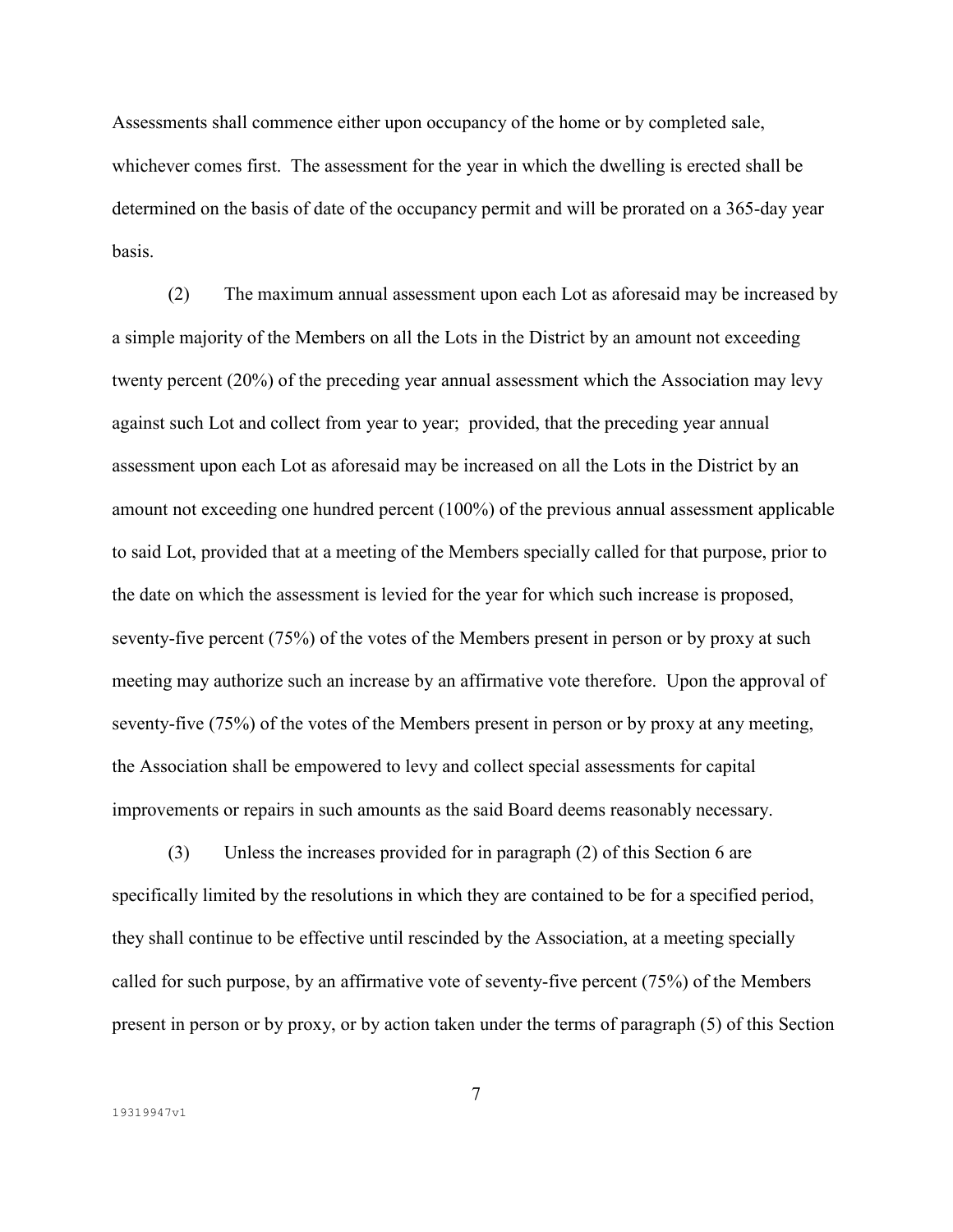6 and in either such event the rescission shall be effective commencing on the first day of the next succeeding year.

 (4) Whenever the Board of Directors of the Association may deem it advisable to submit to the Members a proposal under paragraph (2) of this Section 6 for increasing or decreasing the amount of the annual assessments, it shall notify the Members of the Association by mailing to such Members at the last known address, with United States postage prepaid thereon, or by read-receipted electronic mail, a notice of such meeting, giving the time and place at which it is to be held and the fact that an increase or decrease in the amount of the annual assessment is to be voted upon at such meeting; such notice shall be placed in the United States mail not less than fifteen (15) days prior to the date of such special meeting.

 (5) The first general assessment hereunder shall be for the calendar year beginning January 1, 2013, and shall be due and payable thirty (30) days after such assessment; future assessments shall be due and payable on January 1st of each year thereafter. Within thirty (30) days from the levying of each assessment, the ssociation shall notify all Owners of assessable Lots whose addresses are listed with the Association of the amount of such assessment. Failure of the Association to levy the assessment prior to January 1st of each year for the next succeeding fiscal year beginning on January 1st shall not invalidate any such assessment subsequently made for that particular year; nor shall failure to levy an assessment for any one year affect the right of the Association to do so for any subsequent year. The Board of Directors of the Association may elect to permit collections in monthly, quarterly or semi-annual payments in lieu of the annual payments provided for herein.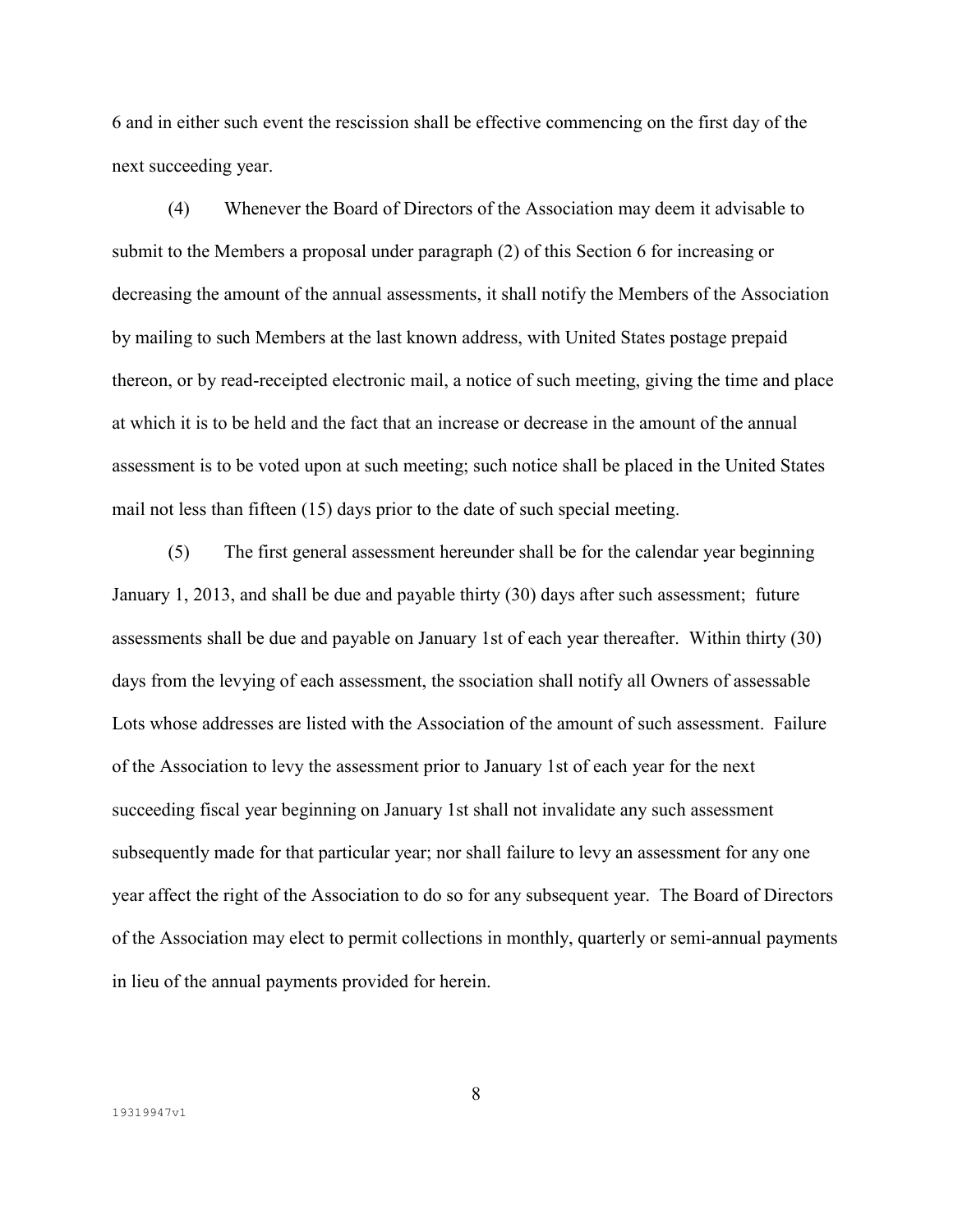(6) A written or printed notice, deposited in the United States Post Office, with postage prepaid thereon, and addressed to the respective Owners at the last address listed with the Association, or sent by read-receipted electronic mail, shall be deemed to be sufficient and proper notice for these purposes, or for any other purpose of this Declaration where notices are required, unless otherwise provided herein.

 (7) The Owner of each Lot subject to an annual assessment as herein provided in paragraph of this Section 6 shall by acceptance of a Deed to such Lot be taken to have agreed and does by these presents agree to pay to the Association all assessments placed against such Lot in accordance herewith, and said Association is hereby granted the power to proceed against such Owner personally for the collection of said assessments, said right to be in addition to and not to be construed as a limitation upon remedies and rights of said Association otherwise herein granted.

## SECTION 7. LIEN ON REAL ESTATE

 (1) The assessment provided for herein shall become a lien on the real estate against which it can be levied as soon as it is due and payable as above set forth; provided, however, that such lien shall be inferior or subordinate to the lien of any valid first mortgage now existing or which may hereafter be placed on said real estate. In the event of the failure of any Owner to pay the assessment within thirty (30) days from the date same is levied, a notice of delinquency shall be sent to the Owner. If the Owner does not cure the delinquency within fifteen (15) days from the date of the notice, then such delinquent assessment, from the thirtieth (30th) day after it has been levied shall bear interest at the maximum rate of interest then allowed in Kansas on judgments.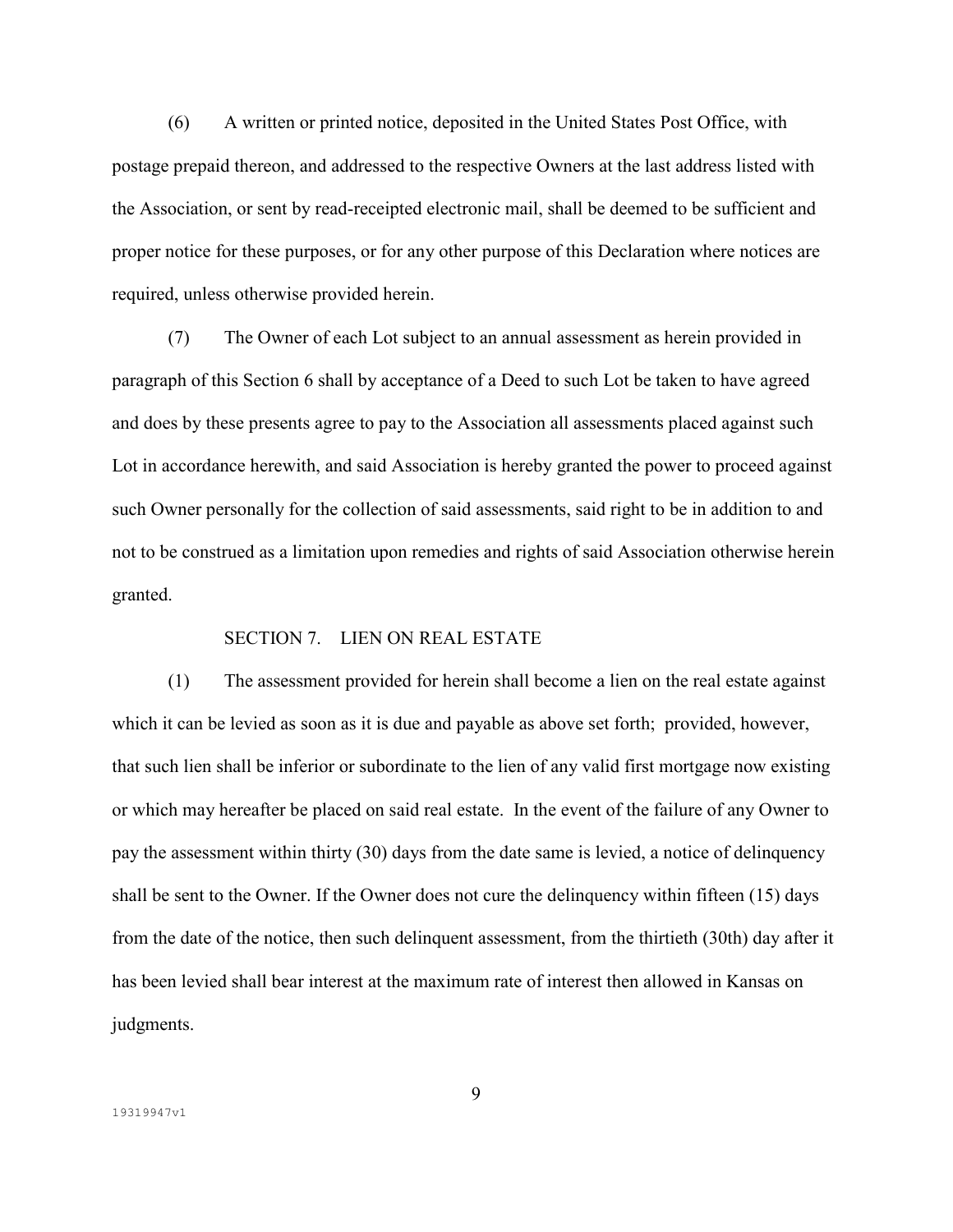(2) Within thirty (30) days from the date of levying the assessment for the calendar year during which and for which the assessment is levied, the assessments shall become delinquent and payment of both principal and interest may be enforced as a lien on said real estate, in proceedings in any court in Johnson County, Kansas, having jurisdiction of suits for the enforcement of such liens. It shall be the duty of the Association to bring suits to enforce such liens before the expiration thereof. The Association may at its discretion file certificates of nonpayment of assessments in the office of the Register of Deeds whenever any such assessments are delinquent. For each certificate so filed, the Association shall be entitled to collect from the Owner or Owners of the property one year's general assessment as described in Section 7(1) above, and attorney's fees and lien fees, which fees are hereby declared to be a lien upon the real estate so described in said certificate, provided that such lien shall be inferior and subordinate to the lien of any valid first mortgage now existing or which may hereafter be placed on said real estate. Such fee shall be collectable in the same manner as the original assessments provided for herein and in addition to the interest and principal due thereon.

 (3) Such liens shall continue for a period of five (5) years from the date of delinquency or the maximum amount allowed by law, whichever is longer, unless within such time suit shall have been instituted for the collection of the assessment, in which case the lien shall continue until the termination of the suit and until the sale of the property under execution of the judgment establishing same.

 SECTION 8. EXPENDITURES LIMITED TO ASSESSMENTS FOR CURRENT YEAR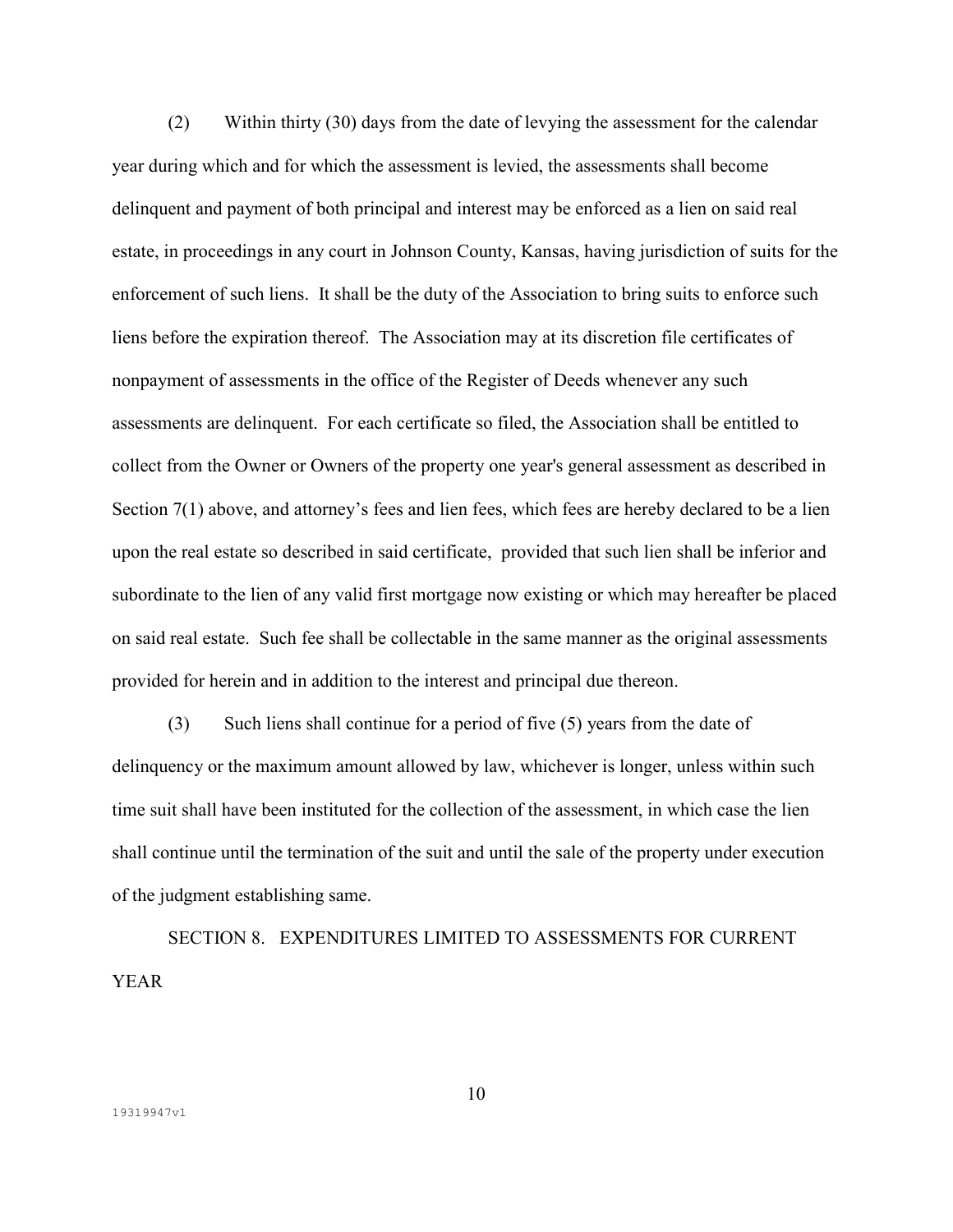The Association shall at no time expend more money within any calendar year than the total amount of the general assessment for that particular year plus any surplus which it may have on hand from previous assessments; nor shall said Association enter into any contract whatsoever binding the general assessment of any future year to pay for any such obligation, and no such contract shall be valid or enforceable against the Association except for contracts for periods up to five (5) years for utilities, trash removal and equipment and property maintenance, it being the intention that the assessments for each year shall be applied as far as practicable toward payment of the obligations of that year, and that the Association shall have no power to make a contract affecting the assessment of any future or subsequent year except for the purposes set forth above.

## SECTION 9. ASSOCIATION TO NOTIFY MEMBERS OF ADDRESS

 The Association shall notify all Owners of land in the District as it may exist from time to time, insofar as the addresses of such Owners are listed with said Association, of the official address of said Association, the place and time of the regular meetings of the Association, and the place where payments shall be made and any other business in connection with said Association may be transacted, and in the case of any change of such address the Association shall notify all the Owners of the land within the District, insofar as their addresses are listed with the Association, of the new address.

## SECTION 10. TO OBSERVE ALL LAWS

 Said Association shall at all times observe all State, County, City and other laws, and if at any time any of the provisions of this Declaration shall be found to be in conflict therewith, then such parts of this Declaration as are in conflict with such laws shall become null and void, but no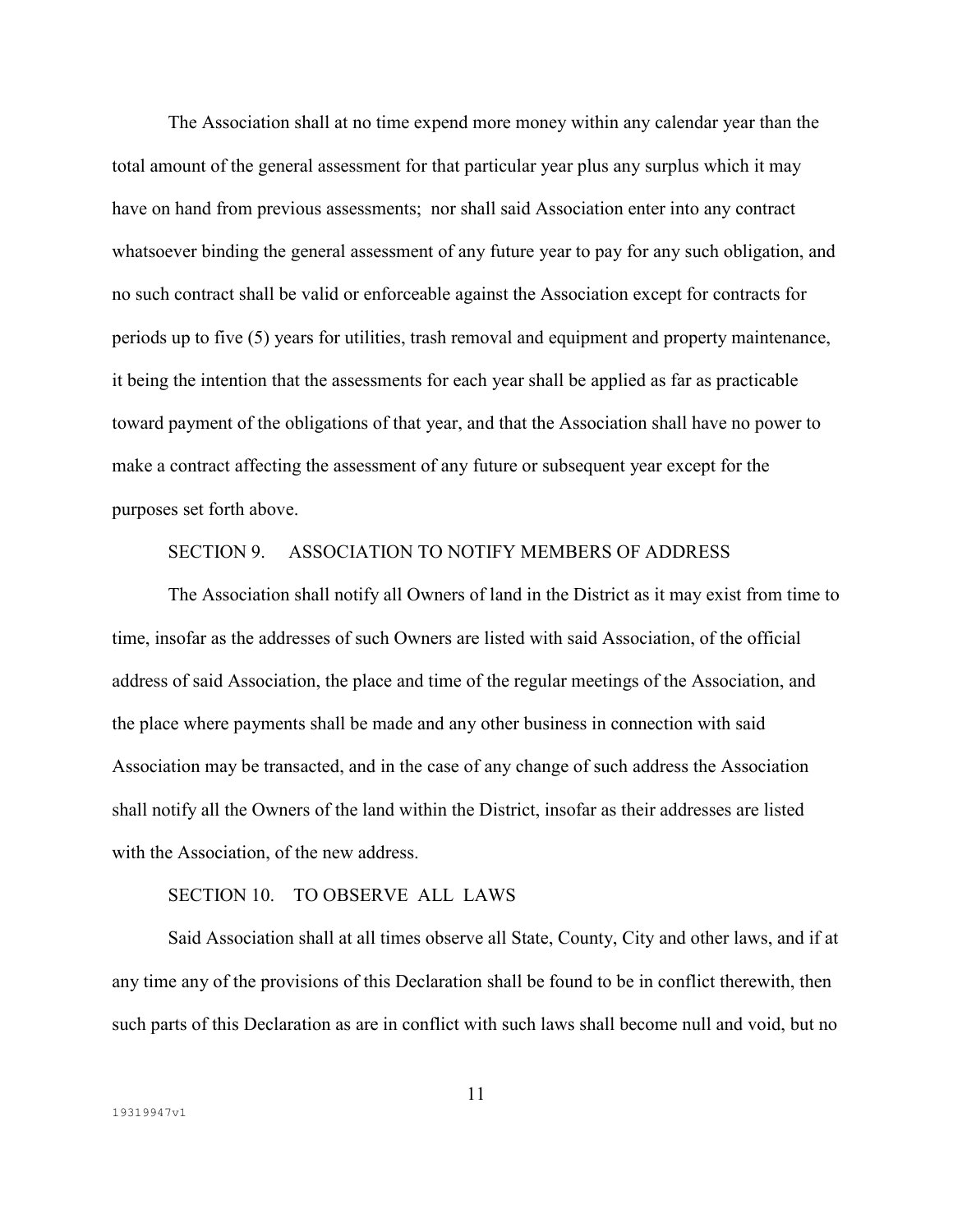other part of this Declaration not in conflict therewith shall be affected thereby. The Association shall have the right to make such reasonable rules and regulations, penalties for violation thereof and provide such means and employ such agents as will enable it to adequately and properly carry out the provisions of this Declaration, subject, however, to the limitation of its rights to contract as are herein provided.

# SECTION 11 AMENDMENT

 Upon the affirmative vote of 75% of the votes of the Members in person or by proxy at a meeting called for such purpose, evidenced by a Declaration duly executed and acknowledged by such Members and recorded in the office of the Register of Deeds of Johnson County, Kansas, this instrument may be modified and amended. And provided, further, that the Board of Directors of the Association shall have the right to amend this Declaration if required to do so to comply with the law or the order of a court of competent jurisdiction, without a vote of or consent by the Members of the Association..

# SECTION 12. HOW TERMINATED

 This Declaration may be terminated, and all of the land now or hereafter affected may be released from all of the terms and provisions thereof, by the affirmative vote of ninety percent (90%) of the outstanding total Member votes, and shall be evidenced by an appropriate agreement or agreements for that purpose and filing the same for record in the office of the Register of Deeds of Johnson County, Kansas.

## SECTION 13. COVENANTS RUNNING WITH THE LAND

 All of the provisions of this Declaration shall be deemed to be covenants running with the land, and shall be binding upon the Owners and upon their successors, grantees and assigns.